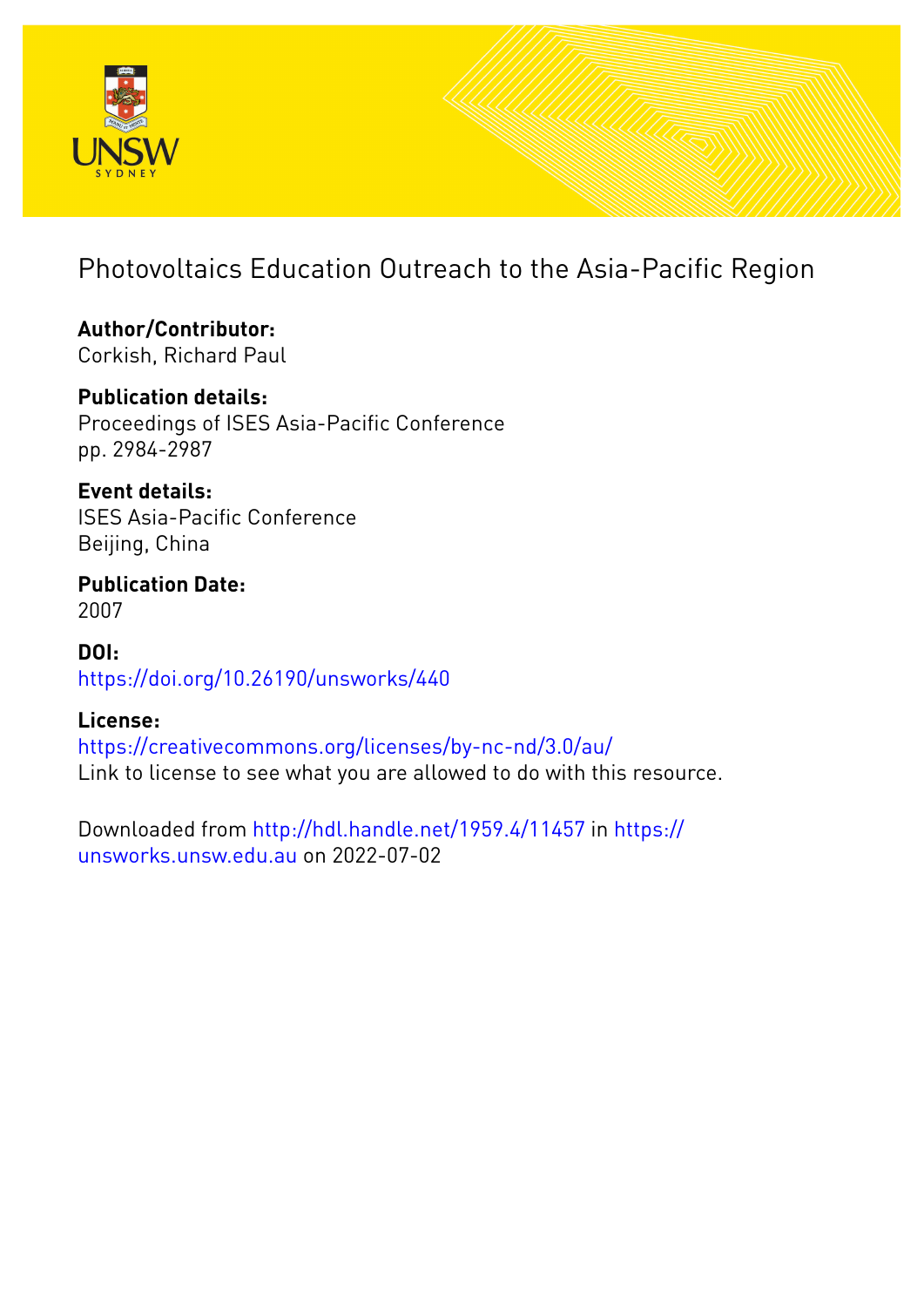#### **PHOTOVOLTAICS EDUCATION OUTREACH TO THE ASIA-PACIFIC REGION**

Richard Corkish School of Photovoltaic and Renewable Energy Engineering University of New South Wales Sydney, NSW 2052, Australia r.corkish@unsw.edu.au

#### ABSTRACT

In an effort to reduce the barriers to Asia-Pacific students taking advantage of opportunities for studying photovoltaic engineering in Australia, funding has been sought from the Australian Government under the Asia-Pacific Partnership on Clean Development and Climate (AP6) and in-principle approval was announced in November 2006. These funds will support tuition fees at UNSW for (a) third and fourth year undergraduate study for students from particular prestigious Chinese universities with which articulation agreements have been negotiated; (b) postgraduate coursework students from China, India and South Korea; and (c) PhD students from those same three countries. In addition, the Chinese-Australian photovoltaics manufacturer, Suntech Power Co., has offered sponsorship of postgraduate coursework places for selected Chinese students.

#### 1. INTRODUCTION

Tuition fees and becoming sufficiently proficient in the language of tuition can be a significant disincentive to prospective international students. This is currently of interest as the Asia-Pacific region rapidly expands its photovoltaics manufacturing capacity while relying on a small related research and education infrastructure. A shortterm solution is urgently required for the dearth of trained and educated photovoltaics engineers and scientists.

Australian researchers and educators have been to the fore in photovoltaics science, engineering and teaching but Australian photovoltaics manufacturing is restricted to the Sydney factory of BP Solar and the pilot plant of Origin Solar in Adelaide. Hence, the research and education strengths in Australia are geographically separated from the photovoltaics manufacturing powerhouses, which are currently Asia and Europe. Barriers presented for Asia-Pacific students intending to study or research photovoltaics engineering in Australia include tuition fees, English

language proficiency and living expenses. In this paper we describe efforts underway to increase accessibility for international students from the Asia-pacific region to the photovoltaics coursework and research programs at The University of New South Wales (UNSW), with assistance from the Australian Government, through the Asia-Pacific Partnership on Clean Development and Climate (AP6) and from Suntech Power Co.

#### 2. OUTREACH TO ASIA

UNSW has hosted photovoltaics research activities since the 1970s, with an almost complete focus on crystalline silicon, which continues to dominate industrial photovoltaics production, as the active material. It has, consequently, built up an extensive body of experience and knowledge that has, of recent years, underlain the establishment and development of undergraduate and postgraduate teaching activities.

The former Key Centre for Photovoltaic Engineering was started in 1999, after the award of special funding from the Australian Government's Australian Research Council (ARC) to promote teaching and research in the area of photovoltaics. The main initiative of this Key Centre was the establishment of the world's first specialist undergraduate degree in Photovoltaics and Solar Energy. This demonstrated an early appreciation of the growing importance of the field of renewable energy, since it was one of only eight such Key Centres awarded Australia-wide across all disciplines. Administratively, the educational and research activities, the latter dominated by the ARC Photovoltaics Centre of Excellence, were incorporated, on 1 January 2006, into a new School, the School of Photovoltaic and Solar Energy Engineering, the tenth within the UNSW Faculty of Engineering (1).

Teaching of the Bachelor of Photovoltaics and Solar Energy program (2) began in 2000. In addition to the usual engineering preparation topics in science and mathematics,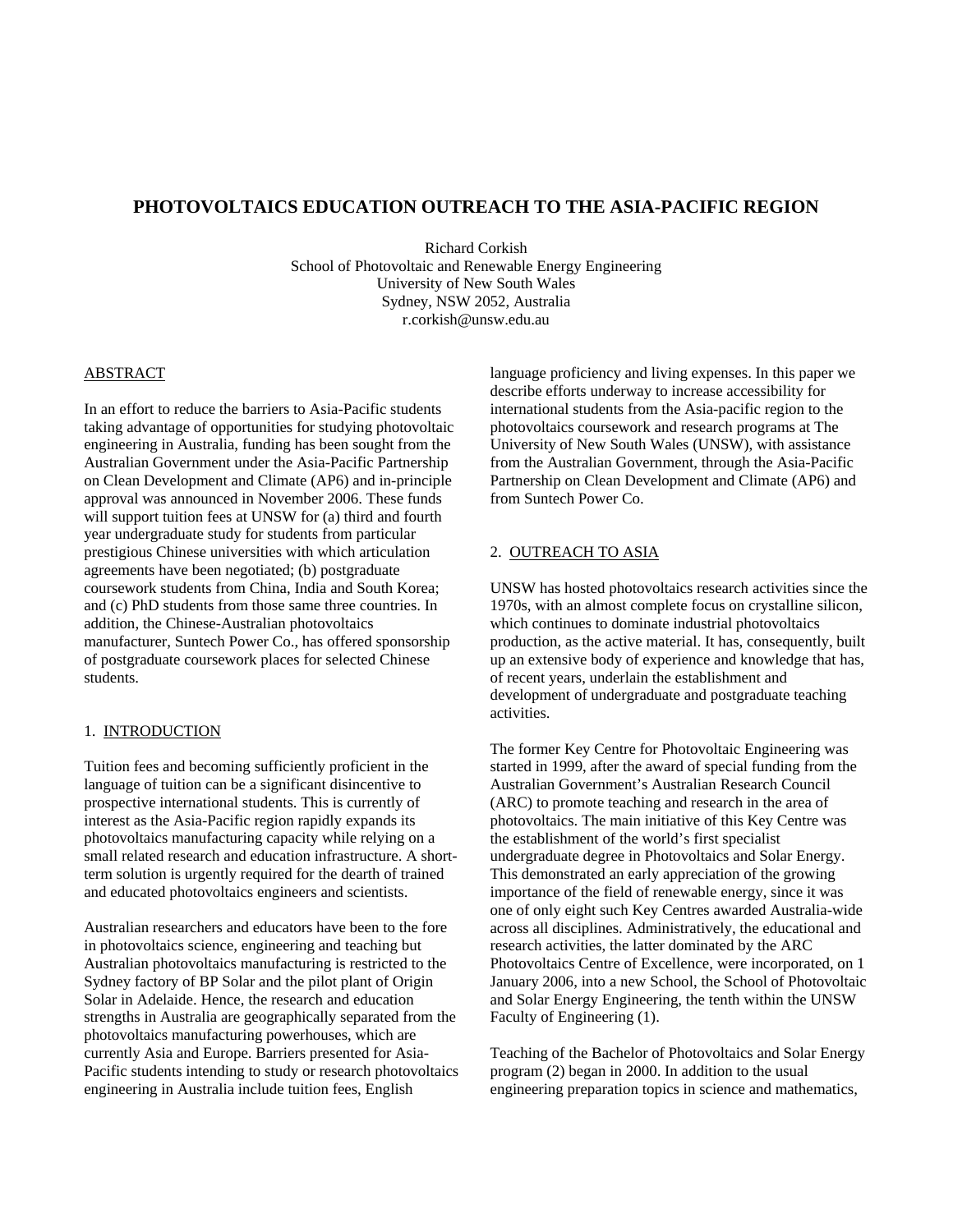the program did and does encompass photovoltaics science and technology development, the area of greatest experience in the Centre, manufacturing methods, applied photovoltaics systems engineering, system maintenance, reliability, lifecycle analysis and energy policy. Students also have access to modules on broader renewable energy aspects, particularly energy end-use efficiency, solar thermal, wind and biomass energy engineering and passive and active solar architecture and building design. Since 2003, a total of 70 students have graduated (Fig. 1), and, as of the first semester of 2007, a total of 101 students were enrolled in this program.



Fig. 1: Part of first graduation class with some staff, 2003.

Teaching of a new Bachelor of Engineering program, this one in Renewable Energy Engineering (3), was started in 2003. The areas of coverage are similar to those described above and there are several shared courses but the strong focus on photovoltaics is not retained in more recent program. The other obvious difference is that the Renewable Energy students do not participate in a second-year group project, which is a popular aspect of the Photovoltaics and Solar energy program. In the first semester of 2007, a total of 88 students were enrolled. 2006 saw the first graduate of this program and two more graduated in March 2007.

Some good students of either of the above programs elect to undertake combined degree programs, with Science or Arts or Commerce (4).

Until and including 2007, the Master of Engineering Science postgraduate coursework program (5) has been of two semesters duration and has had three alterative areas of focus: photovoltaic devices, photovoltaic systems, and renewable energy technologies. As a response to the rapid growth of photovoltaics manufacturing in Asia and in anticipation of the funding initiatives described below, the program will offer only the photovoltaics devices stream

from 2008. Additionally, a recent review of postgraduate programs in the Faculty of Engineering resulted in a decision to extend the program to three semesters, starting in 2008.

#### 2.1 Asia-Pacific Partnership on Clean Development and Climate

The Asia-Pacific Partnership on Clean Development and Climate (6) was formed at the inaugural meeting in Sydney in January 2006, between government representatives of Australia, China, India, Japan, South Korea and United States of America. The partnership exists "to address the challenges of climate change, energy security and air pollution in a way that encourages economic development and reduces poverty."

At that time, the Australian Government committed AUD100m over five years for the partnership, with 25% being earmarked for renewable energy aspects. The latter funds are managed within the Renewable Energy and Distributed Generation Task Force (7). The action plan of that Task Force includes a proposal (RDG-06-14) for an industry-enabling project to support Photovoltaics and Solar Energy study at UNSW (8) and it has received in-principle support for Australian Government funding  $(9, 10)$ . Contract negotiations are expected to be completed mid 2007, resulting in a AUD5.2m commitment to support fees at UNSW for selected Asia-Pacific students. There are three categories of students to be supported under this scheme.

Firstly, five (5) PhD students will be sponsored to conduct photovoltaics research through the PhD program at the School of Photovoltaic and Renewable Energy Engineering. Sponsorships, covering the full university fees, will be available for students from China, India and South Korea. Awardees will be selected from the candidates following advertisement for the sponsorships and merit selection of applicants.

Secondly, eighty students, in two batches of forty students, will undertake targeted international postgraduate study through the Master of Engineering Science program at the School of Photovoltaic and Renewable Energy Engineering to prepare them to focus on and work in the photovoltaics field. Sponsorships, covering 50% of the university tuition fees, will be available to students from China, India and South Korea. The candidates will be chosen following advertisement for the sponsorships and merit selection of applicants. The two batches of students are expected to start their studies early in 2008 and early in 2009, respectively. Hence, the groups will share one semester at UNSW, since the program will be three semesters long, starting 2008.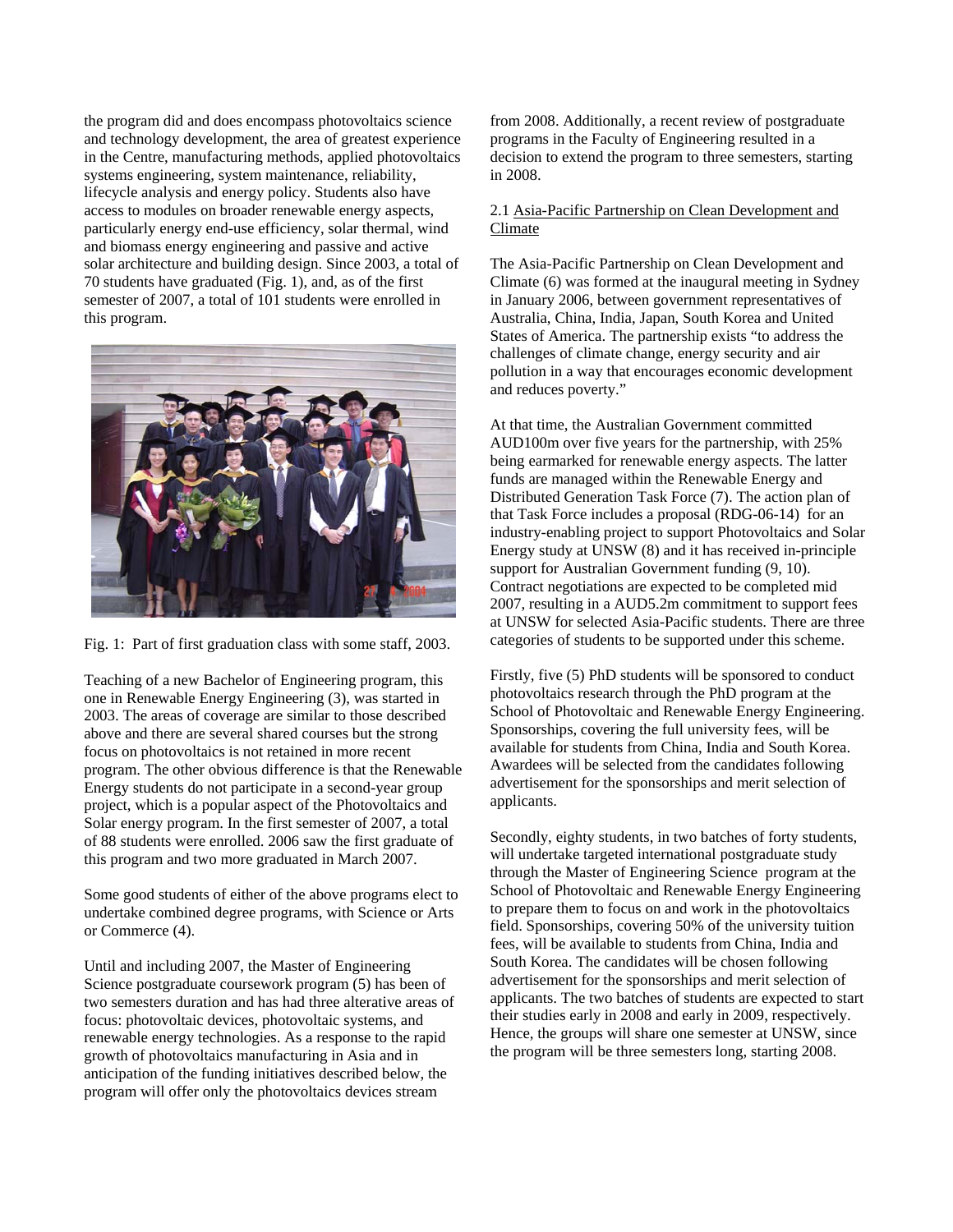Thirdly, sixty undergraduate students, in three batches of twenty students, from a few selected Chinese Universities, will undertake their final two years of study at the School of Photovoltaic and Renewable Energy. Students selected for sponsorships will complete their first two years of engineering or science study at a Chinese university. The final two years of study at UNSW will focus on photovoltaic energy engineering and will enable successful students to graduate from UNSW with Bachelor of Photovoltaic and Solar Energy Engineering. The groups of students are expected to start at UNSW in 2008, 2009 and 2010, respectively.

Unlike in the other two types of sponsorship discussed above, these undergraduate students will undertake their study program in two universities, in two countries. Hence, an articulation agreement is necessary between UNSW and each source university. This is the reason for the restriction of these sponsorships to particular, selected Chinese universities which have existing research programs in photovoltaics and with which UNSW has an existing relationship. Negotiations on articulation agreements are underway with Zhongshan University, in Guanzhou, Shanghai Jiao Tong University, and Nankai University, in Tianiin.

#### 2.2 Suntech Power Co. Sponsorship

In a development quite separate to the AP6 support program, Suntech Power Co., a photovoltaics manufacturer based in Wuxi, Jiangsu Province, China (11), will sponsor approximately ten students per year to study the Masters of Engineering Science program in Photovoltaics and Solar Energy at UNSW. The students will be sourced from the graduates of the Optics and Optical Science program at Jiangnan University, Wuxi and from Suntech staff. The arrangement is similar to the Masters sponsorship under the AP6 scheme except that the full tuition fees are covered in this case.

#### 2.3 English Language Proficiency Requirement

English language requirements for entry to UNSW are published by the UNSW Graduate Research School (12) and, in short, require confirmation of English language ability according to the International English Language Testing System(IELTS) (12) or by particular other methods. The minimum overall IELTS score is required to exceed 6.5, with a minimum score of 6.0 in each of the sub-tests in listening, reading, speaking and writing.

However, each of the sponsorship arrangements described above, apart from the AP6 sponsorship for PhD research, makes provision for admission to UNSW with sponsored English language study at UNSW for some applicants who do not meet the above requirement but who meet relaxed conditions for a conditional offer (13). Such students would typically undertake ten weeks of intense English language study at UNSW's Institute of Languages between November and February.

#### 3. CONCLUSION

These expanded photovoltaics education opportunities will build expertise in solar energy engineering in the Asia-Pacific, a region of strong growth in photovoltaics manufacturing, through education and training at the School of Photovoltaic and Renewable Engineering at UNSW. Graduates are likely to take leadership positions in the expansion of the regional industry, lead the promotion of renewable energy in their home countries and to form strong international links and networks.

#### 4. NOMENCLATURE

Sponsorship: Support for education that is limited to tuition fees and distinguished from scholarship support in that no funds are paid directly to the sponsored students.

#### 5. ACKNOWLEDGMENTS

The ARC Photovoltaic Centre of Excellence is supported through the Australian Research Council's "Centres of Excellence" Scheme and by the New South Wales Department of State and Regional Development. The author acknowledges the contributions of the designers and creators of the UNSW photovoltaics coursework programs, especially S. Wenham, J. Cotter, C. Honsberg and A. Sproul.

#### 6. REFERENCES

(1) UNSW, "School of Photovoltaic and Renewable Energy Engineering", www.pv.unsw.edu.au/, 2007 (accessed 16 June 2007).

 (2) UNSW, "Photovoltaics and Solar Energy – 3642", UNSW Online Handbook, www.handbook.unsw.edu.au/ undergraduate/programs/2007/3642.html, 2007 (accessed 16 June 2007).

(3) UNSW, "Renewable Energy Engineering - 3657", UNSW Online Handbook, www.handbook.unsw.edu.au/ undergraduate/programs/2007/3657.html, 2007 (accessed 16 June 2007).

(4) UNSW, "Combined programs", UNSW Online Handbook, www.handbook.unsw.edu.au/undergraduate/ programs/2007/3657.html, 2007 (accessed 16 June 2007).